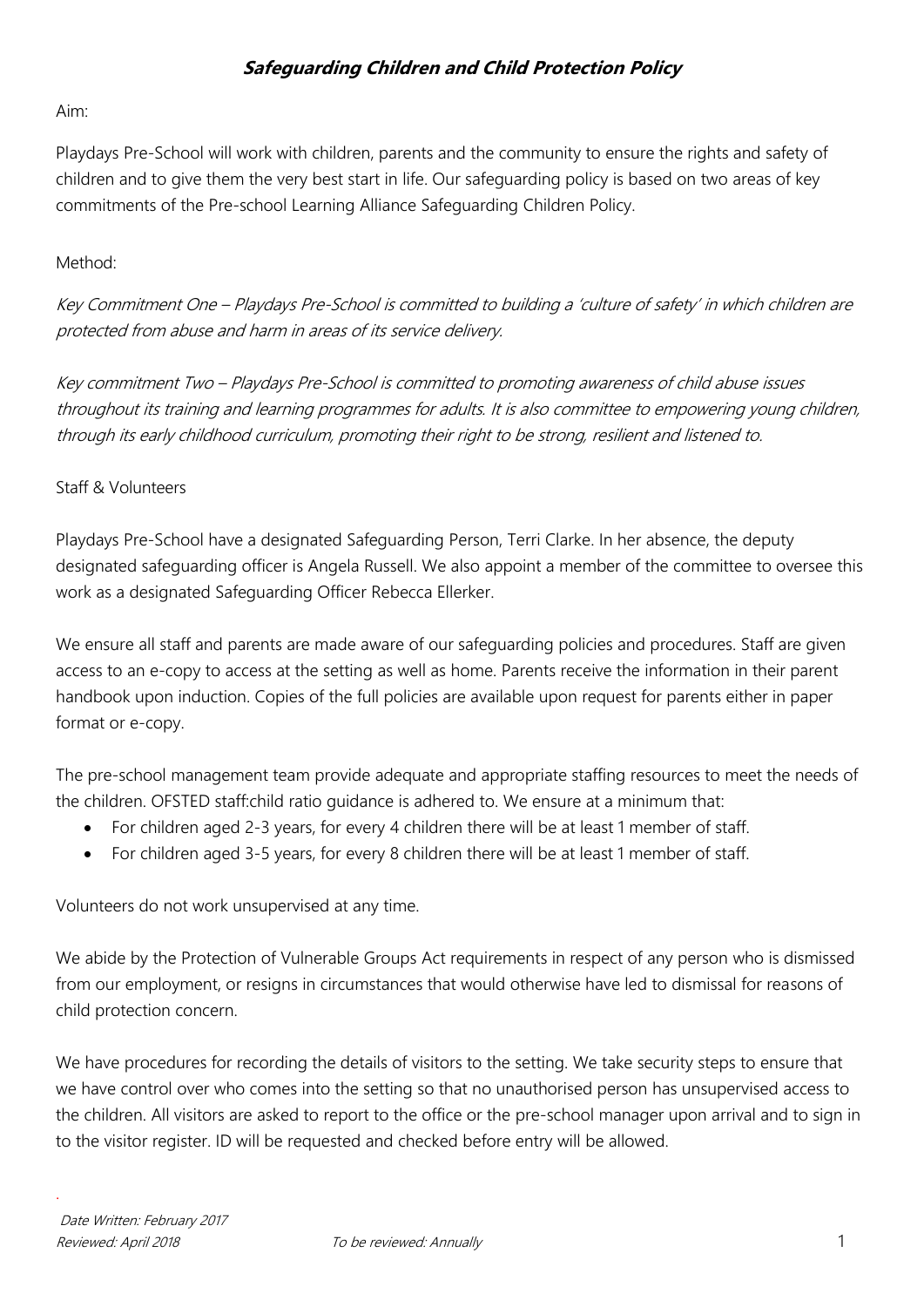We take steps to ensure children are not photographed or filmed on video for any other purpose than to record their development or their participation in events organised by the pre-school. Parents sign a consent form and have access to records holding visual images of their child.

### Recruitment

All applicants for staffing positions are clearly informed that the positions are exempt from the Rehabilitation of Offenders Act 1974. Candidates are informed of the need to carry out 'enhanced disclosure checks with the Disclosure and Barring Service before posts can be confirmed.

Where applications are rejected because of information that has been disclosed, applicants have the right to know and to challenge incorrect information.

Playdays Pre-School abide by OFSTED requirements in respect of references and DBS checks for staff and volunteers, to ensure that no disqualified person or unsuitable person works at the setting or has access to the children.

Responding to suspicions of abuse

We acknowledge that abuse of children can take many different forms – physical emotional, sexual and neglect. We use NSPCC guidance to inform us about the signs of symptoms of the various types of abuse. These can be found in the policy and procedure folder and safeguarding file.

When children are suffering from abuse, this may be demonstrated through the things they say (direct or indirect disclosure) or through changes in their appearance, their behaviours of their play.

We take into account factors affecting parental capacity, such as social exclusion, domestic violence, parents drug or alcohol abuse, mental or physical illness or parents learning disability.

We are aware of other factors that affect children's vulnerability such as abuse of disabled children, fabricated or induced illness, child abuse linked to beliefs in spirit possession, sexual exploitation of children such as through internet abuse and Female Genital Mutilation that may affect or may have affected children and young people using our provision.

We also make ourselves aware that some children and young people are affected by gang activity, by complex, multiple or organised abuse through forced marriage or honour based violence or maybe victims of child trafficking. While this may be less likely to affect young children in our care we may become aware of any of these factors affecting older children and young people who we may come into contact with.

We use the 'What to do if you're worried a child is being abused, 2015' guidance where we have suspicions to guide us in our next steps to take.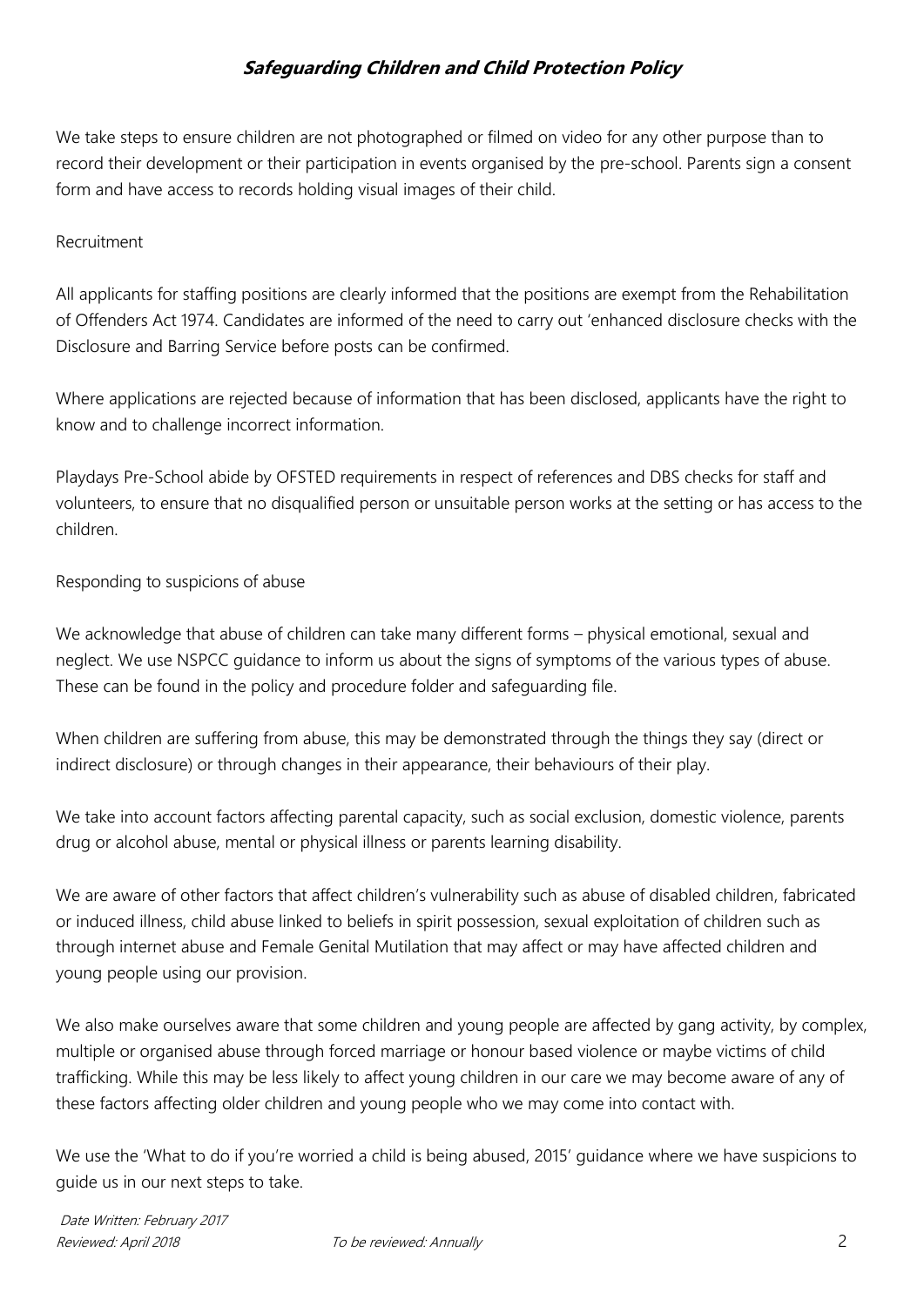Procedure for reporting abuse

Where we believe a child in our care or known to us may be affected by any of these factors we follow the procedure for reporting child protection concerns. Where evidence is apparent, the child's keyperson makes a dated record of the details of the concern and discusses what to do with the designated safeguarding person. The information is stored in the child's personal file and is not to be discussed with any other member of staff.

The designated safeguarding person refers the concerns to Plymouth children social care department and is required to fully cooperate with any subsequent investigation. In some cases, this may mean the police or another agency identified by the Local Safeguarding Children's Board.

We take care not to influence the outcome either through the way we speak to children or by asking questions of children.

We take account of the need to protect young people aged 16-19 as defined by the Children Act 1989. This may include students or school children on work placement, young employees or young parents. Where abuse is suspected, we follow the procedure for reporting any other child protection concern. We use the Plymouth Assessment Framework and Threshold Guidance to decide which, if any, action needs to be taken. A copy of the SWCPP Escalation Policy can be found in the Safeguarding file. The views of the young person will always be taken into account, but the setting may override the young person's refusal to consent to share information if it feels necessary to prevent a crime from being committed, or intervene where one may have been. or to prevent harm to a child or adult. Sharing confidential information without consent is done only where not sharing it could be worse than the outcome of having shared it.

Recording suspicions of abuse and disclosures

Where a child makes comments to a member of staff that gives cause for concern (disclosure) or observes signs or signals that gives cause for concern, such as significant changes in behaviour, deterioration in general well-being; unexplained bruising, marks or signs of possible abuse or neglect that member of staff:

- $\triangleright$  Listens to the child, offers reassurance and fives assurance that she or he will take action.
- $\triangleright$  Does not ask leading questions the child.
- $\triangleright$  Makes a written record that forms an objective record of the observation or disclosure that includes:
	- $\triangleright$  The date and time of the observation or disclosure.
	- $\triangleright$  The exact words spoken by the child as far as possible.
	- $\triangleright$  The name of the person to whom the concern was reported, with date and time.
	- $\triangleright$  The names of any other person present at the time.

These records are signed and dated and kept in the child's personal file which is kept securely and confidentially. Where Plymouth Safeguarding Children Board (PSCB) stipulates the process for recording and sharing concerns, we include those procedures alongside this procedure, and follow the steps set down by PSCB.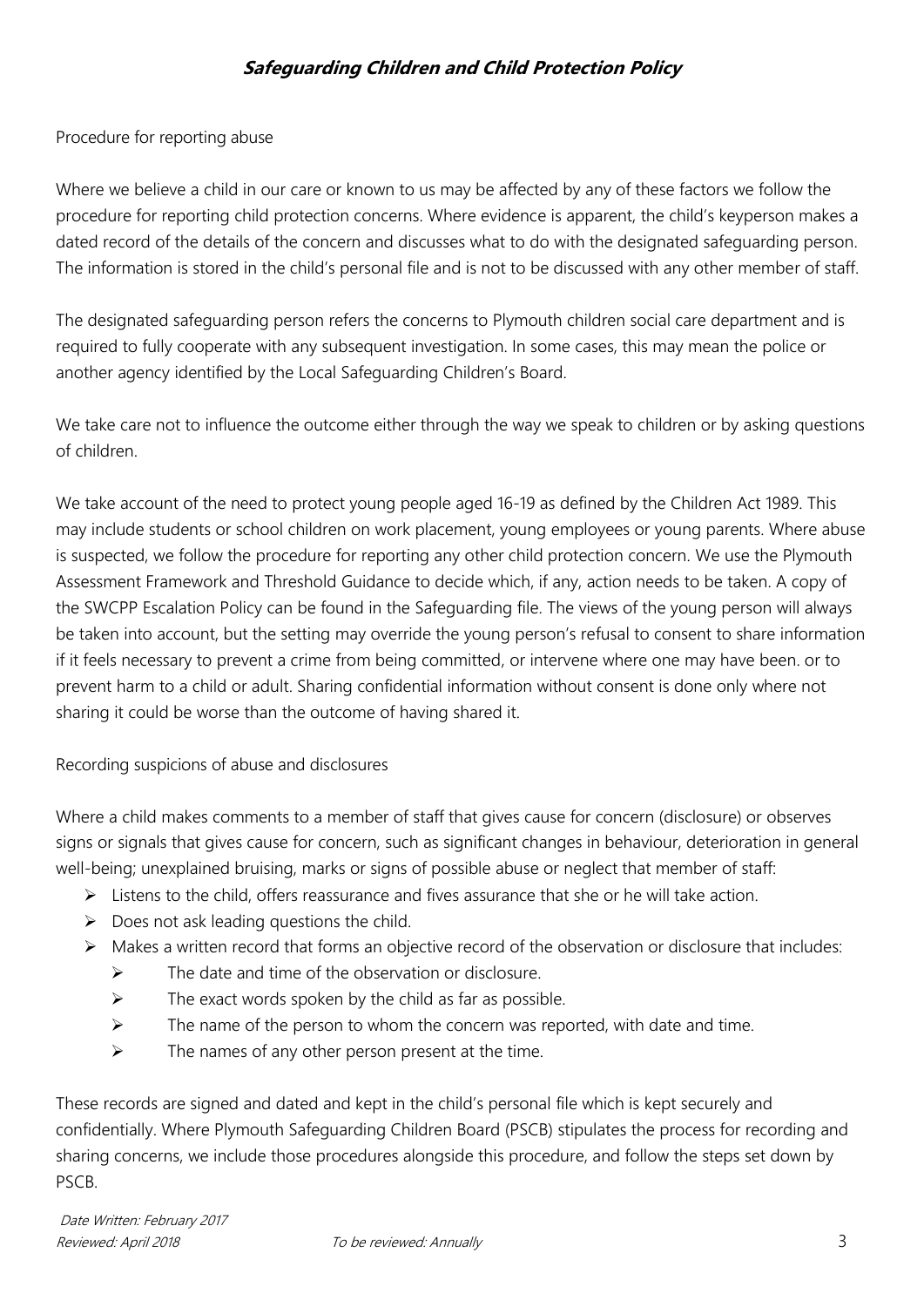Making a referral to the children's social care team

Once the designated safeguarding person has compiled all the information required they will make contact with Plymouth Children's Social Care Team through Plymouth Gateway and follow the guidance set by them.

Plymouth Gateway for Professionals 01752 307160

#### Informing Parents

Parents are normally the first point of contact. We discuss concerns with the parents to gain their view of events unless we feel this may put the child in greater danger.

We inform parents where we make a record of concerns in their child's file and that we also make a note of any discussion we have with them regarding a concern.

If a suspicion of abuse warrants referral to social care, parents are informed at the same time that the referral will be made, except where the guidance of the PSCB does not allow for this e.g. where it is believed that the child may be placed in greater danger.

This will usually be the case where the parent is the likely abuser. In these cases, the social workers will inform the parents.

#### Liaising with other agencies

We work within the PSCB quidelines. We have a procedure for contacting Plymouth local authority on child protection issues, including maintaining a list of names, addresses and telephone numbers of social workers, to ensure that it is easy, in any emergency, for the setting and social services to work well together.

We notify OFSTED of any incident or accident and any changes in our arrangements which may affect the wellbeing of children or where an allegation of abuse if made against a member of staff.

Contact details for National Society for the Prevention of Cruelty to Children (NSPCC) are also kept.

#### Allegations against staff

We ensure that all parents know how to complain about the behaviour or actions of staff or volunteers within the setting, or anyone living or working on the premises occupied by the setting, which may include an allegation of abuse.

We follow the guidance of PSCB when responding to any complaint that a member of staff, or volunteer within the pre-school, or anyone living or working on the premises occupied by the pre-school, has abused a child.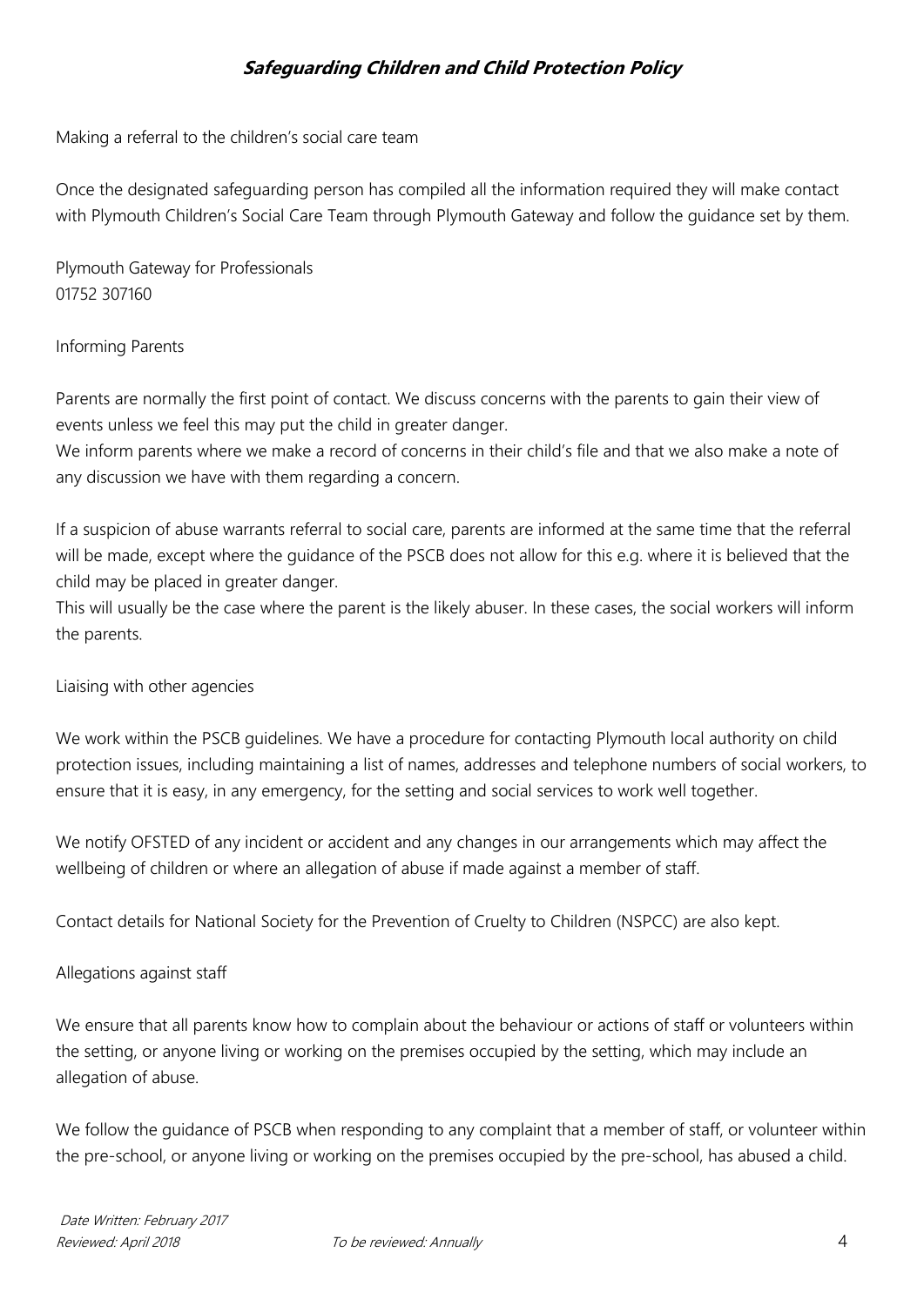We respond to any disclosure by children or staff that abuse by a member of staff or volunteer within the setting, or anyone living or working on the premises occupied by the setting, may have taken, or is taking place, by first recording the details of any such alleged incident.

We refer any such complaint immediately to the Local Authority Designated Officer for safeguarding (LADO) to investigate. We also report any such alleged incident to OFSTED and what measures we have taken. We are aware that it is an offence not to do this.

The LADO for Plymouth is Simon White. He can be contacted in Children's Social Care on 01752 307144 or email [simon.white@plymouth.gcsx.gov.uk](mailto:simon.white@plymouth.gcsx.gov.uk)

In Simon's absence, LADO enquiries and/or concerns will be managed by colleagues in the Independent Reviewing Service within Children's Social Care (01752 307160).

We cooperate fully with any investigation carried out by children's social care in conjunction with the police. Where the management committee and children's social care agree, it is appropriate in the circumstances the chairperson will suspend the member of staff on full pay, or the volunteer, for the duration of the investigation. This is not an indication of admission that the alleged incident took place, but is to protect the staff as well as children and families throughout the process.

### Disciplinary Action

Where a member of staff or volunteer has been dismissed due to engaging in activities that caused for concern for the safeguarding of children or vulnerable adults, we will notify the Independent Safeguarding Authority (ISA) of relevant information so that individuals who pose a threat to children (and vulnerable groups) can be identified and barred from working with these groups.

#### **Training**

We seek out training opportunities for all adults involved in the setting to ensure that they are able to recognise the signs and signals of possible physical abuse, emotional abuse, sexual abuse, and neglect and that they are aware of the guidelines for making referrals.

We ensure that all staff know the procedures for reporting and recording their concerns in the setting.

### Planning

The layout of the pre-school allows for constant supervision. No child is left alone with a member of staff or volunteers in a one to one situation without being visible to others.

Intimate care times are supervised and observed on a regular basis by staff.

#### Curriculum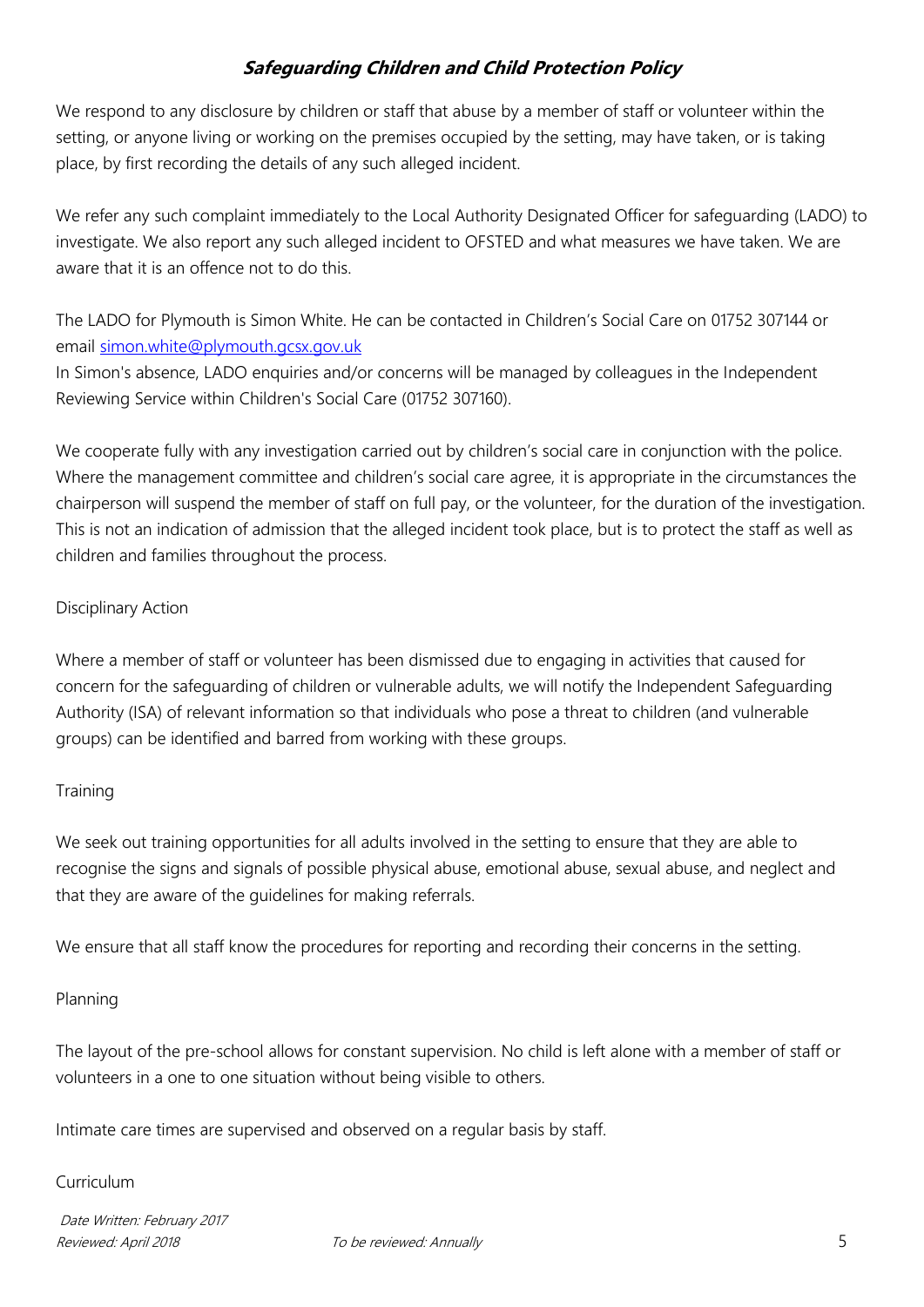We introduce key elements of keeping children safe into our planning to promote personal, social and emotional development of all children, so that they may grow into strong, resilient, and listened to and that they develop an understanding of why and how to keep safe.

We create within the setting a culture of value and respect for the individual. Having positive regard for children's heritage arising from their colour, ethnicity, languages spoken at home, cultural and social background. We ensure that this is carried out in a way that is developmentally appropriate for children.

#### Confidentiality

All suspicions and investigations are kept confidential and shared only with those who need to know. Any information is shared under the guidance of the PSCB and Information Sharing 2015.

When a child with safeguarding concerns go to school or leave the setting to attend another setting, Child Protection Records are transferred to the new establishment. Contact is made with the safeguarding officer and where possible records are delivered in person. Time is taken to talk through the record highlighting specific concerns. A copy should be retained by Playdays Pre-school before records are handed over. Where it is not possible to deliver records in person, a copy is made to retain at Playdays and the records are sent in a sealed envelope, labelled private and confidential, and posted recorded delivery and addressed to the safeguarding officer.

#### Support to families

We believe in building trusting and supportive relationships with families, staff and volunteers in the group. We make clear to parents our role and responsibilities in relation to child protection, such as for the reporting of concerns, providing information, monitoring of the child, and liaising at all time with the local children's social care team.

We will continue to welcome the child and the family whilst investigations are being made in relation to any alleged abuse.

We follow the Child Protection Plan as set by the child's social care worker in relation to the settings designated role and tasks in supporting that child and their family, subsequent to investigation.

Confidential records kept on a child are shared with the child's parents or those who have parental responsibility for the child in accordance with the Confidentiality and Client Access to Records Procedure and only if appropriate under the guidance of PSCB.

#### Child at Risk Alert (CARA)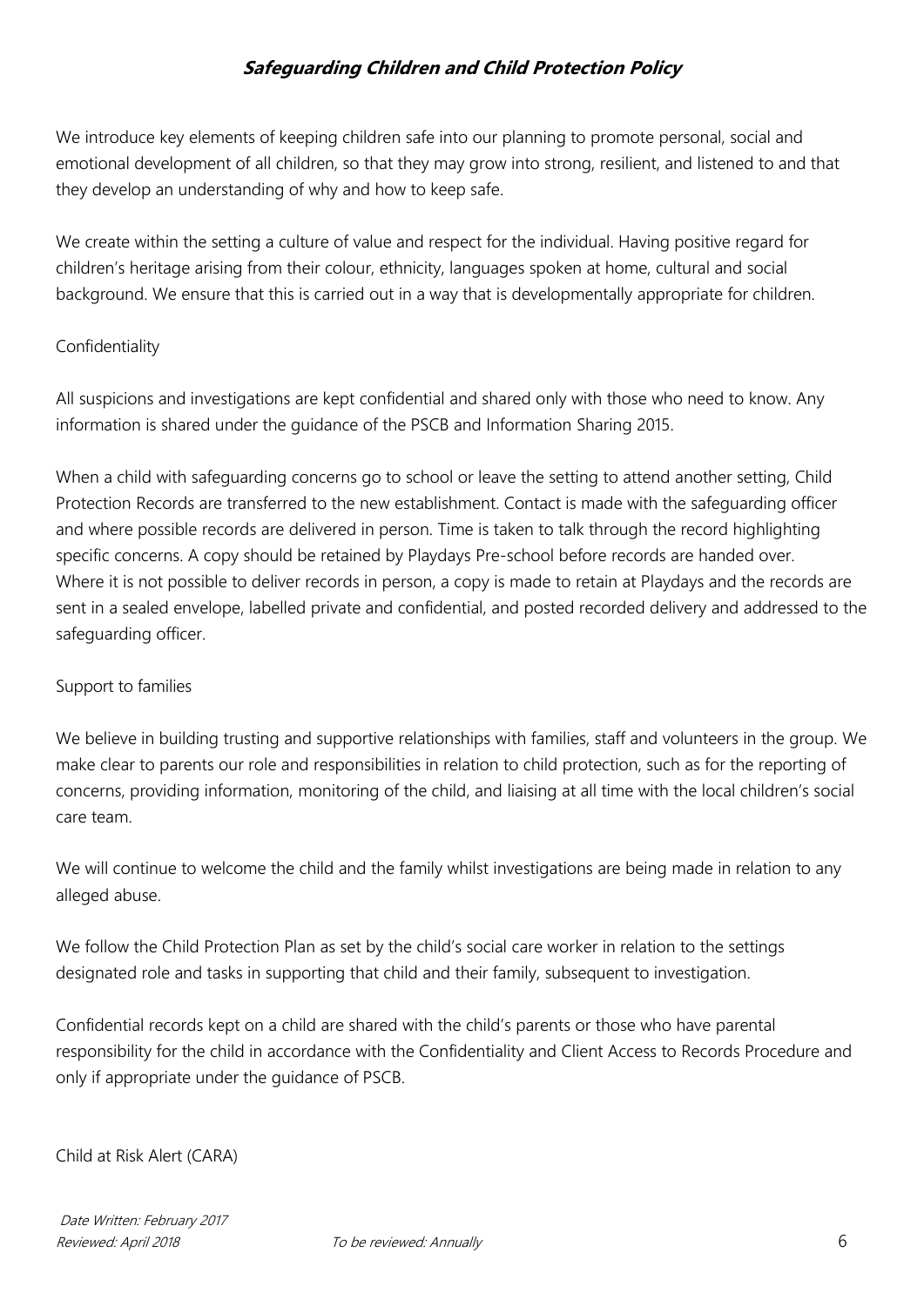Playdays Pre-School has signed up to the CARA Project. CARA is a joint initiative between the police, Plymouth city council, early years' settings and schools to provide early reporting on any domestic abuse incident that occurs outside the setting which may impact the child in the setting. The project identifies key adults who are trained to liaise with the police and use the information shared, in confidence, whilst ensuring the pre-school is able to make provision for possible difficulties experiences by children or their families who may have been involved in or witnessed a domestic abuse incident. This may be something as simple as letting a child bring their favourite toy into pre-school on that day, or making provisions if a child is tired because that have been kept awake due to an incident.

- $\triangleright$  Upon induction Parents receive an information sheet about Encompass.
- $\triangleright$  Two members of staff have received training in CARA procedures.
- $\triangleright$  When present, the manager will take the call from the CARA project. In their absence, the deputy manager should take the call.
- $\triangleright$  If a call is received, all information should be dealt with as advised in the quidance and training received.
- $\triangleright$  If the child also attends another setting, staff will ensure they are also contacted.

### Prevent Duty

All employees have a duty to prevent and protect children from being drawn into terrorism and extremism. This can be achieved through supporting children in their Personal, Social and Emotional development in an age appropriate way linking to the Early Years Foundation Stage. Employees have a duty to ensure children learn about right and wrong, children learn and value each other's culture and viewpoint, recognise and see positive approaches of similarities and differences between themselves and other. Further support can be gained from a helpline 020 7340 7264 or counter.extremsim@education.gsi.gov.uk

Practitioners should be alert to harmful behaviours by influential adults in the child's life. This may include:

- discriminatory and/or extremist discussions between parents, family and/or staff members
- they take action when they observe behaviour of concern
- practitioners are able to identify children who may be vulnerable to radicalisation, and know what to do when they are identified

All staff at Playdays Pre-school have undertaken training to identify signs of terrorism and extremist behaviour using the online programme Channel General Awareness. This is completed during their induction period.

Female Genital Mutilation (FGM)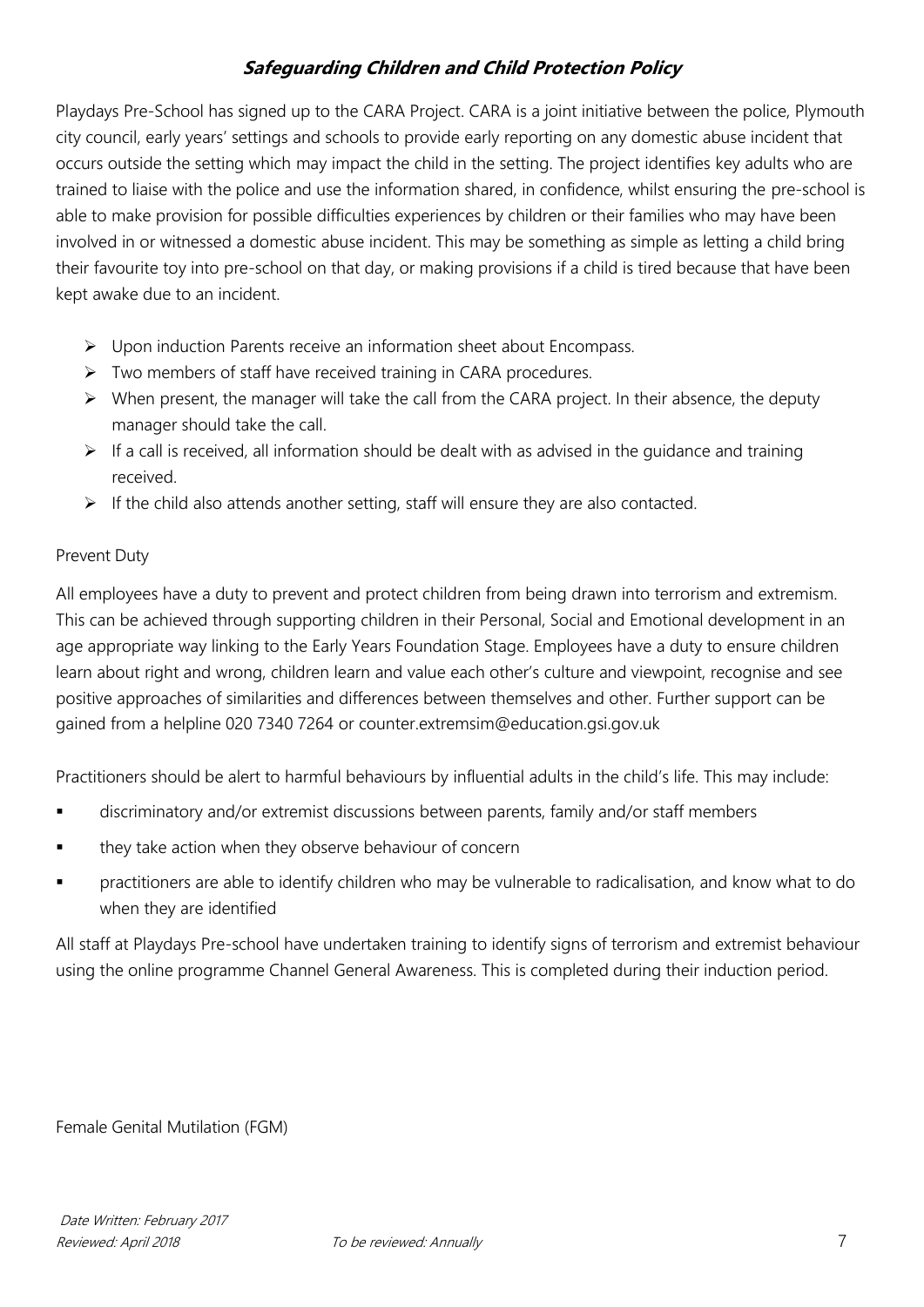FGM is illegal in England under the FGM Act 2003. Playdays Pre-school recognise it is a type of abuse and violence against women and girls. FGM comprises all procedures involving partial or total removal of the external female genitalia for non- medical reasons.

At Playdays, safeguarding of the children in our care is paramount. Staff are aware of the possibility of a girl being at risk of FGM, and recognise that this might not be a child directly in our care but a family member of friend. We recognise that FGM occurs as a result of religious beliefs, nationality and that unusual events could be a sign of FGM e.g. child being removed from setting for 6 weeks or more by parents or relatives.

If a member of staff is concerned about a child or a disclosure has been made they should report this to the safeguarding officer following the normal safeguarding procedure.

### Types of FGM

- 1. Type 1 often referred to as clitoridectomy. This is the partial or total removal of the clitoris and in very rare cases only the prepuce (fold of skin around the clitoris).
- 2. Type 2 often referred to as excision. This is the partial or total removal of the clitoris and labia minora (inner folds of vulva) with or without excision of the labia majora (outer folds of skin of the vulva).
- 3. Type 3 Often referred to as infibulation. This is the narrowing of the of the vaginal opening through the creation of a covering seal. The seal is formed by cutting and repositioning the labia minora, or labia majora, sometimes by stitching, with or without removal of the clitoris.
- 4. Type 4 this includes all other harmful procedures to the female genitalia for non-medical purposes e.g. pricking, piercing, incising, scraping, and cauterizing the genital area. Deinfibulation refers to the practise of cutting open the sealed vaginal opening in a woman who has been infibulated, which is often necessary for improving health and wellbeing as well as to allow intercourse or to facilitate childbirth.

Playdays recognises that there are no health benefits to FGM and it harms girls and women in many ways, interfering with the natural function of their bodies.

The reasons why FGM are performed vary from one region to another as well as over time, and include a mix of sociocultural factors within families and communities. The most common reasons are:

- Social conventions. There is social pressure to conform to what others do and have been doing, as well as the need to be accepted socially and the fear of being rejected in the community, are strong motivator to FGM. In some communities FGM is universally performed and unquestioned.
- FGM is considered necessary as part of raising a girl and a way to prepare her for adulthood and marriage.
- FGM is motivated by beliefs about what is considered acceptable sexual behaviour. It aims to ensure premarital virginity and marital fidelity. FGM is some communities is believed to reduce a woman's libido and therefore believed to help her resist extramarital sexual acts. Where a type 3 FGM has taken place, the fear of the pain of opening it, and the fear this is found out, is expected to further discourage extramarital sexual intercourse.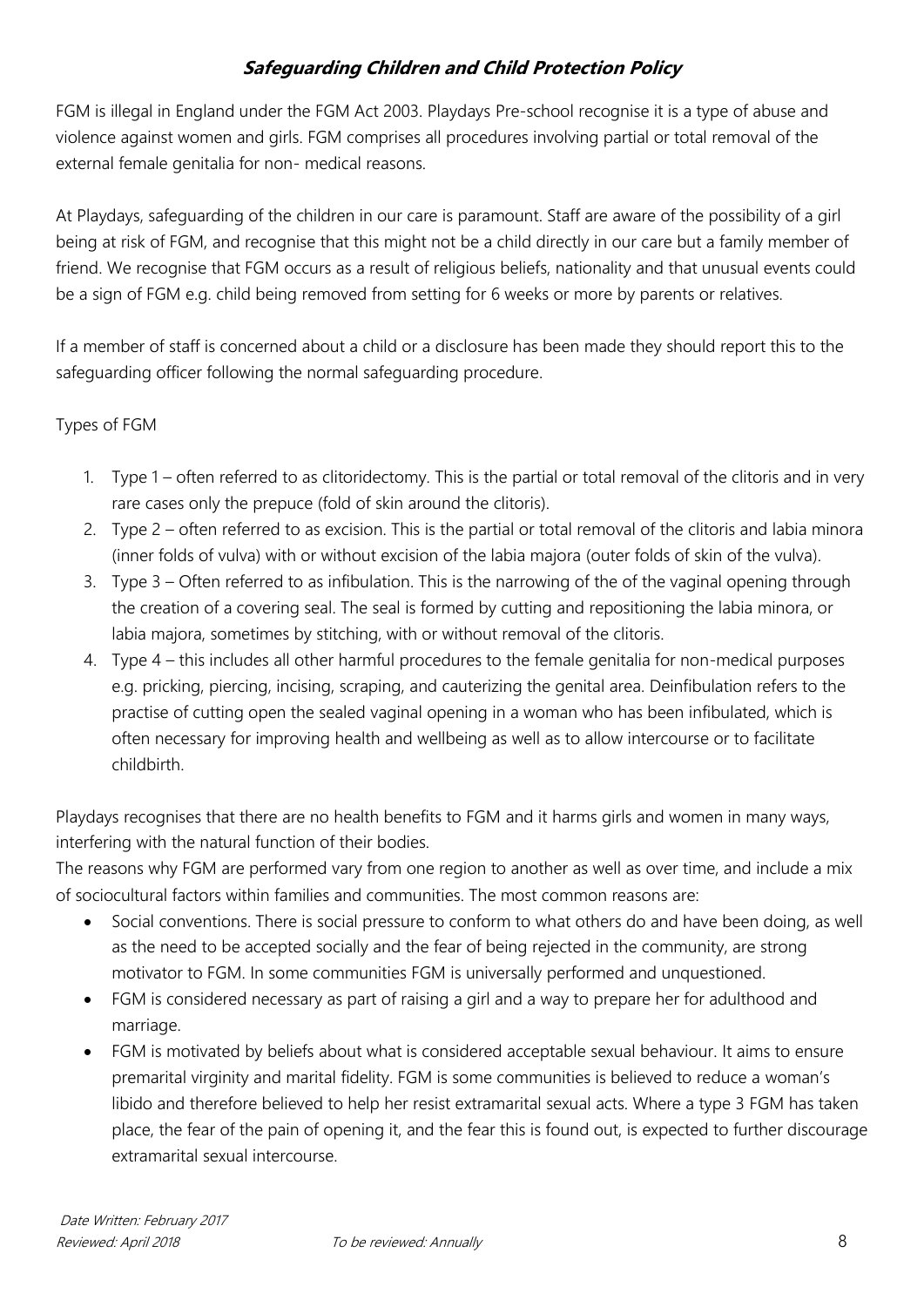- Where women are financially dependent on their husbands, marriageability is a strong factor in carrying out FGM.
- FGM is associated with cultural ideals of femininity and modesty, which include the notion that girls are clean and beautiful after removal of body parts that are considered unfeminine or male.
- There are no religious scripts which prescribe the practice, practitioners often believe FGM has religious support.
- Religious leaders take varying positions with regard to FGM. Some promote it, some consider it irrelevant to religion. And others contribute to eliminating FGM.

Playdays recognise that a girl at immediate risk of FGM may not know what's going to happen. But she might show signs that we become aware of:

- A long holiday abroad or going 'home' to visit family.
- Relative or cutter visiting from abroad.
- A special occasion or ceremony to 'become a woman' or get ready for marriage
- A female relative being cut a sister, cousin, or older female relative such as mother or aunt.

A girl or woman who's had female genital mutilation (FGM) may:

- have difficulty walking, standing or sitting
- spend longer in the bathroom or toilet
- appear withdrawn, anxious or depressed
- have unusual behaviour after an absence from school or college
- be particularly reluctant to undergo normal medical examinations
- ask for help, but may not be explicit about the problem due to embarrassment or fear.

#### Long-term effects of FGM

Girls and women who have had FGM may have problems that continue through adulthood, including:

- difficulties urinating or incontinence
- frequent or chronic vaginal, pelvic or urinary infections
- menstrual problems
- kidney damage and possible failure
- cysts and abscesses
- pain when having sex
- infertility
- complications during pregnancy and childbirth
- emotional and mental health problems.

#### Legal framework

- Children's Act 1989 s47
- Protection of Children Act 1999
- Data Protection Act 1998
- Every Child Matters 2004

Date Written: February 2017 Reviewed: April 2018 To be reviewed: Annually 800 and the series of the Seventh Contract of the Seventh Contract of the Seventh Contract of the Seventh Contract of the Seventh Contract of the Seventh Contract of the Sevent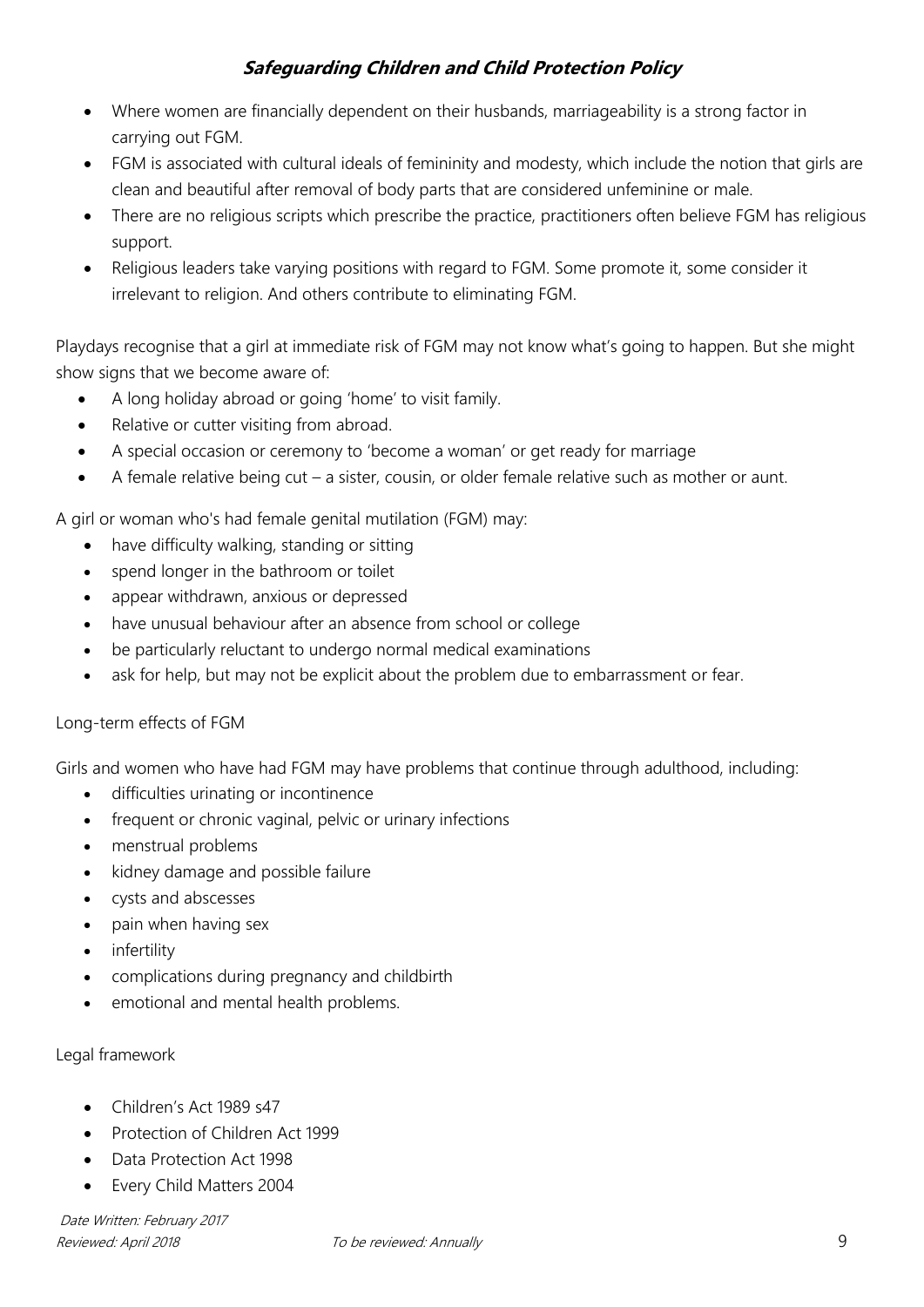- Safeguarding Vulnerable Groups 2006
- Sexual Offences Act 2003
- Criminal Justice and Court Services Act 2000
- Equalities Act 2010
- Data Protection Act 1998 (Non-Statutory Guidance)
- Information Sharing 2015
- General Data Protection Regulations (GDPR) (2018)

#### Important Contacts

| Plymouth Gateway for Professionals                  | 01752 307160  |
|-----------------------------------------------------|---------------|
| Plymouth Gateway for Public                         | 01752 668000  |
| Police Child Abuse Investigation Unit               | 01752 284522  |
| Early Years Safeguarding and Welfare Officer        | 07795 121445  |
|                                                     | 01752 308997  |
| NSPCC child abuse helpline                          | 0808 800 5000 |
| Local Authority Designated Person - Simon White     | 01752 307144  |
| Multi Agency Hub (Coordinated Safeguarding Support) | 01752 305200  |
| Out of Hours Service                                | 01752 346984  |

Further Information

Held in pre-school

E-Safety Policy

PCSB – Domestic Abuse and Children – Guidance when children are living in homes with known domestic abuse

Safer Recruitment Good Practise Guidance

Information Sharing Guidance 2015

What to do if you're worried a child is being abused Guidance 2015

Online

Working Together to Safeguard Children 2015 Framework for the Assessment of Children in Need and their Families (DoH 2000) The Common Assessment Framework for Children and Young People: A Guide for Practitioners (CWDC 2010)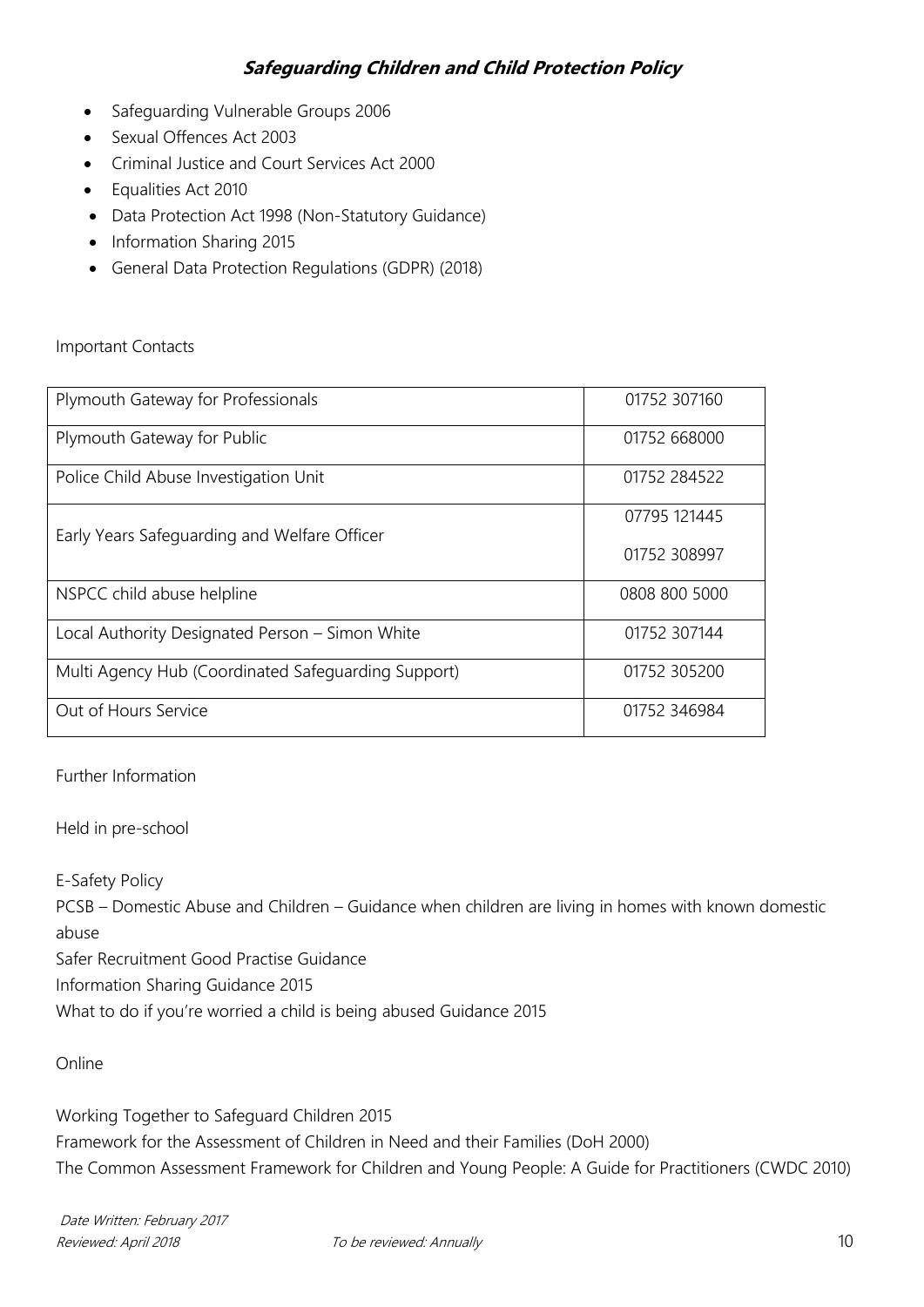Statutory guidance on making arrangements to safeguard and promote the welfare of children under section 11 of the Children Act 2004 (HMG 2007) Information Sharing: Guidance for Practitioners and Managers (HMG 2008) Independent Safeguarding Authority [www.isa-gov.org.uk](http://www.isa-gov.org.uk/)